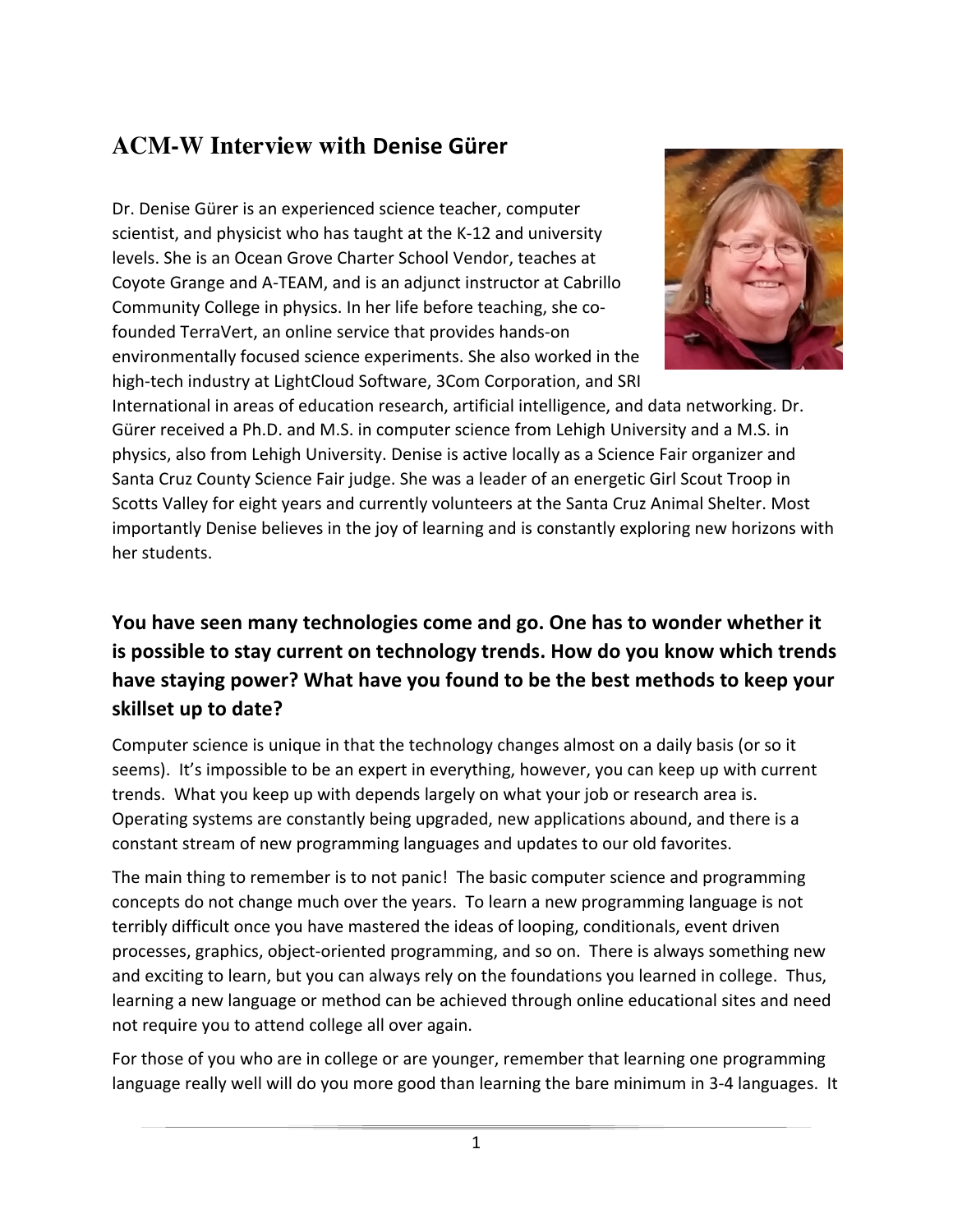is the depth of knowledge and more importantly, the problem solving approaches that are going to give you the most reward when you get out into "the real world".

Some trends that currently have staying power are approaches or languages that implement the Internet in exciting ways. We are moving towards a world where everyone is always connected and everyone expects to be able to use their technology with no real learning curve. Thus ease of use and the ability to understand what users need is crucial.

## It's apparent that you have a great love for computer science; what advice **would you give to young people considering careers in computing?**

Computer science is an exciting field to consider as a career. There are so many directions you can go. Most of the exciting work is happening in cross-disciplinary areas. For example, cognitive science and artificial intelligence strive to build cognitive models of how humans think and learn with the goal that these models be applied to help machines learn. Biology and database design work together to represent knowledge of the human body in ways that help push forward medical research. Statistical analysis and networking can be combined to come up with more efficient networking algorithms and make our Internet faster and more flexible. There are countless areas where computer science can make a difference in our society.

Pick a university that not only has a good undergraduate department in computer science but also has interesting graduate research in computer science. As an undergraduate you can pursue helping out in these endeavors and learn more about the field and perform some exciting work. As an undergraduate you will take a lot of math and learn some programming languages. Once you get your B.S. I would encourage you to consider moving on to graduate level work and earning a M.S. or Ph.D. The most exciting work in computer science is at the graduate level.

### Many women choose not to pursue a career in computer science due to their **perceptions of the field being a place for male "geeks". How can we make** computer science more appealing/welcoming to women?

Over the years we have seen the field of mathematics become over 50% women. Unfortunately, in computer science the numbers have stayed below 30%. Computer science is a math-rich field, so why is this happening? There have been many studies trying to understand this phenomena (including some that I have undertaken) and programs that attempt to encourage and retain more women in computer science. I believe that there are many things that contribute to the pipeline effect, where we steadily lose women as the education level and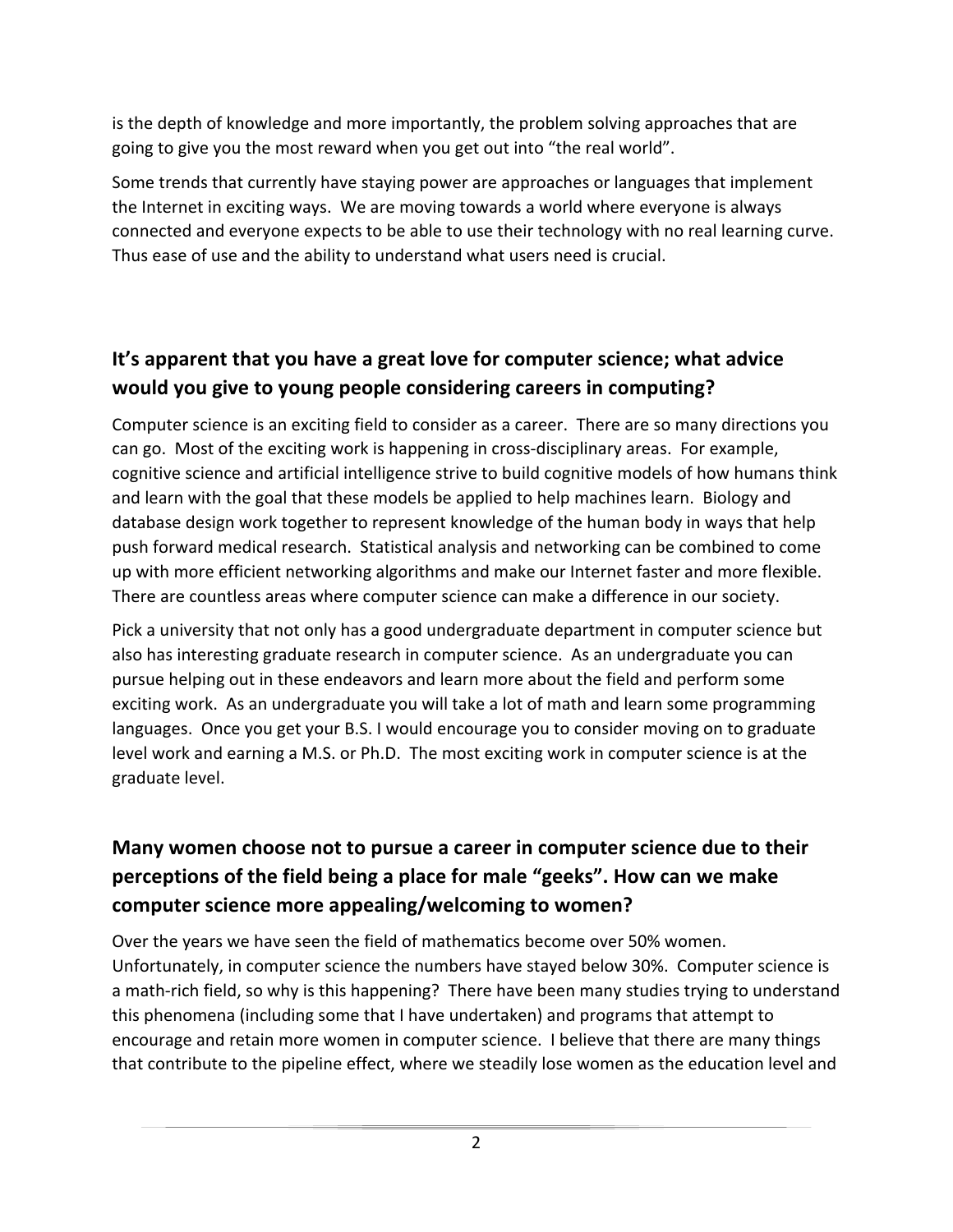prestige go up. Because there are many causes, it is hard to find the "silver bullet" that will help solve this problem.

As I see it, there are two main goals. We need to start very early (girls in elementary school) and get the numbers up for girls entering computer science before they enter college. Once we have girls taking classes and interested, we need to retain them. Both goals are connected. If we make computer science more tantalizing to women, we will attract more and will retain more women. One common factor that I have seen in my research on this topic and in my own personal experience as a teacher, is that girls and young women are interested in making a difference in the world and within society. Making faster machines or "cool shoot 'em up" computer games doesn't appeal as much as it does to boys. Thus one way to bring more girls into computer science is to have an angle of bettering society with the work.

## You have extensively researched the significant contributions of women in computing science throughout history. Based on your work, who do you most admire and why?

There are many women scientists and computer scientists that I admire. Even though women are still greatly outnumbered in the field today, it is nothing like it was in the beginning days of the field, during World War II and later. One of my favorite women is Grace Murray Hopper, also known as "Amazing Grace". She is known for her groundbreaking work in developing the precursor to FORTRAN and working on the Univac. She was quite a character and never let the fact that she is a woman slow her down. She eventually became an admiral in the Navy and even had a huge battle ship named in her honor! She was always cognizant of her role as a mentor and used to carry around short wires that represented the length of wire that a nanosecond of light would travel. Since electrons would travel slower than light, she used these visual aids to illustrate the need for computers to be as small as possible (to increase their speed). Remember that during her time, computers were huge and often could fill up a room.

Grace Hopper is famous for her quotes. Some of them are:

"It is often easier to ask for forgiveness than to ask for permission."

"A ship in port is safe, but that's not what ships are built for."

*"You don't manage people; you manage things. You lead people."*

Another famous anecdote is the coining of the term "bug" in programming. The story goes that one day while programming the Mark II, a moth was found in the relays which was causing the computer to not operate. Hopper removed the bug and taped it to their logbook, calling it the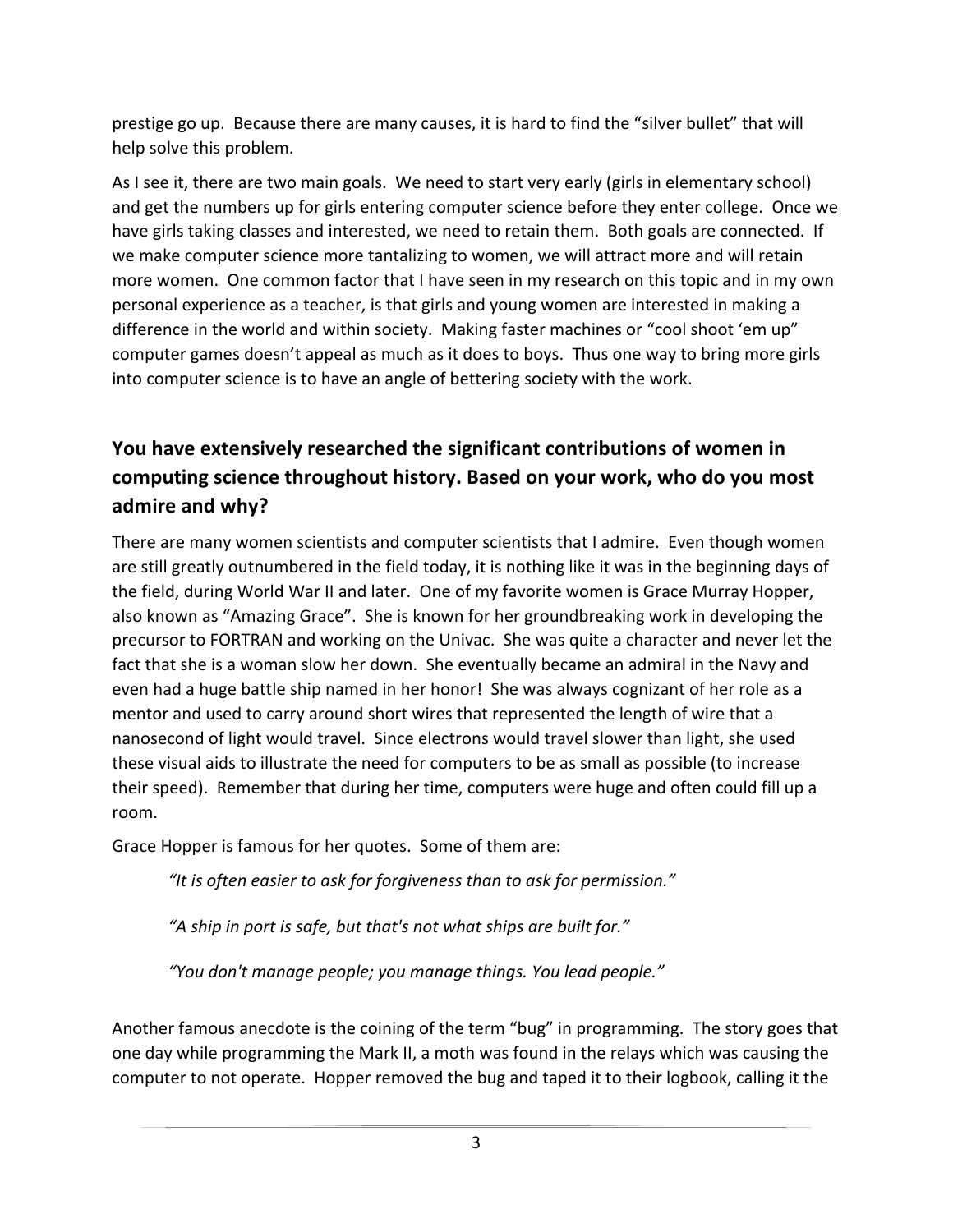"first bug". The term stuck and now we call programs that aren't running correctly as having a "bug".

The anecdotes for Hopper are fun, but my main reason for admiring her is her tenacity, selfconfidence, and leadership. She forged her own path and encouraged others along the way.

### Considering how successful your career has been, what suggestions can you make regarding the balancing of job and family responsibilities?

Balancing job and family is one of the top reasons that young girls (even as young as middle school) give for not wanting to pursue computer science. It's amazing to me that girls that young are already worried about these issues. However, this is an important quality of life concern and women still take on the bulk of child rearing in our society.

Fortunately, there has been some progress in this area since I was a young mother. Places of work are now providing lactation rooms so a nursing mother can pump in private and NOT in the bathroom. There is maternity leave which is allows a mother twelve weeks of unpaid leave. Some workplaces provide on-site childcare. In traditional marriages, society is seeing more "stay at home dads" and men are taking more of a role in child rearing.

Even so, having a child will greatly change a woman's life and change her work habits. There is definitely more work to be done and lots of juggling. It is not easy. This is what I think many young girls are focused on when they think about career and family. They see how hard a woman has to work to have career and children, either through their own mother, friends' mothers, or the media.

What isn't made clear are the benefits of having children. Your life changes, but it is for the better. You are not focused on yourself as much and a whole new world opens up to you. Children are an endless source of joy. It is hard to see this effect since it's internal. Mothers tend to joke about the hard work, but they wouldn't change a moment of it. Yes, it is hard work to have children and a career, but it is worth it.

The question then arises, what can I do to help myself when I have a child? First, take the twelve weeks of maternity leave that you are due. It is the law and your employer has to abide by it. Take more time if you are able. Second, if you have a partner, make sure that person is committed and takes on as much work as possible. Obviously he or she cannot nurse the baby, but they can change diapers, make dinner, help around the house, and so on. Third, if you have family or friends, don't hesitate to use them for support, whether this be babysitting or just an occasional homemade meal. Fourth, try to work from home whenever possible. Some employers and/or job requirements are very flexible about working from home.

Once your child is old enough to be going to school you'll need to figure out arrangements for your child after school. You may or may not be able to pick them up. This requires support